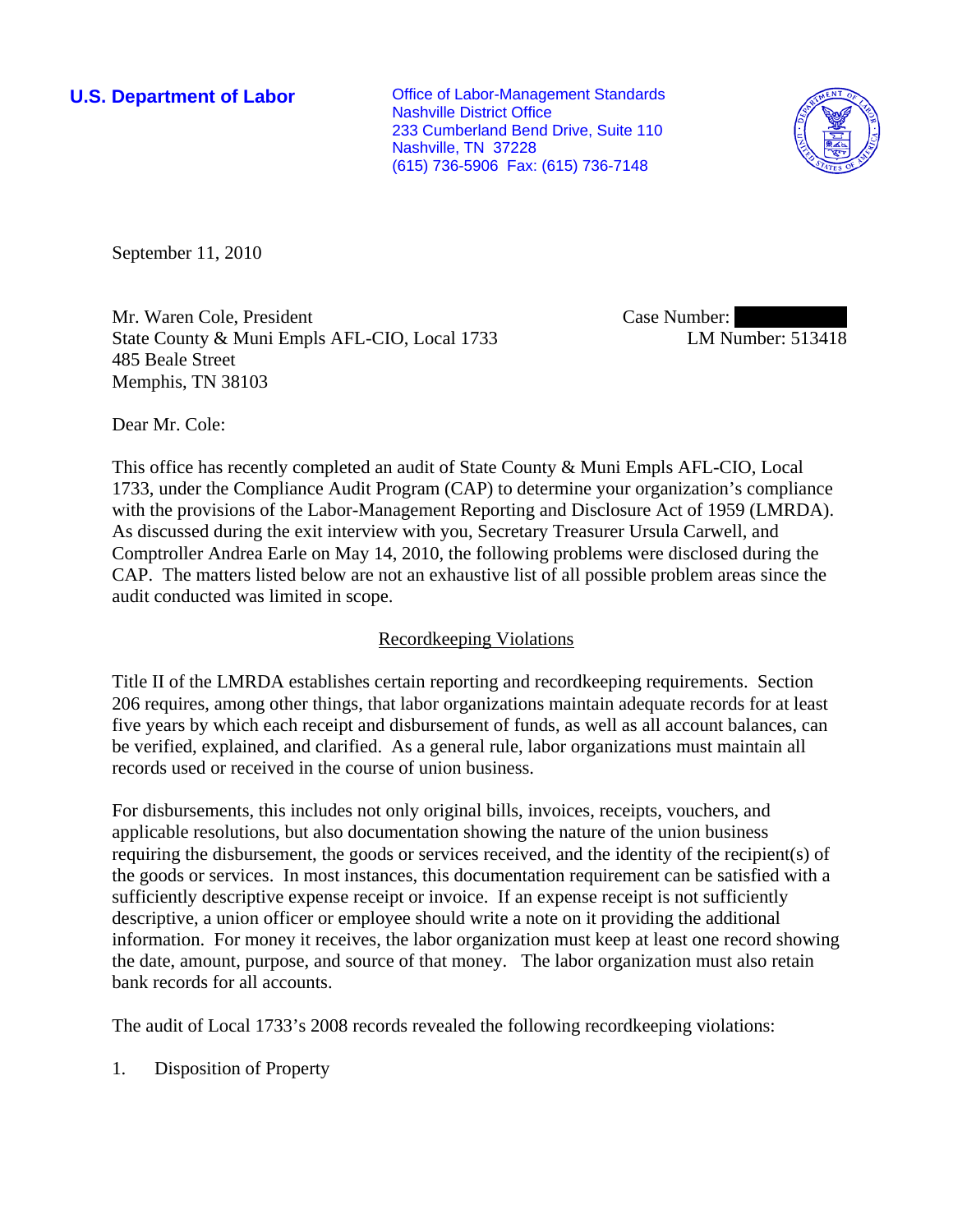Mr. Waren Cole September 11, 2010 Page 2 of 4

Local 1733 did not maintain an inventory of T-shirts it purchased, sold, or gave away. The union must report the value of any union property on hand at the beginning and end of each year in Item 28 of the LM-2. The union must retain an inventory or similar record of property on hand to verify, clarify, and explain the information that must be reported in Item 28.

The union must record in at least one record the date and amount received from each sale of T-shirts, union hats, jackets and other items.

2. Failure to Maintain Bank Statement

Local 1733 did not maintain the May 2008 bank statement for the operating account. The union must retain bank records for all accounts. As previously noted above, as a general rule, labor organizations must maintain all records used or received in the course of union business.

3. General Reimbursed and Credit Card Expenses

Local 1733 did not retain adequate documentation for reimbursed expenses and credit card expenses incurred by union officers and employees totaling at least \$1,100. For example, the union maintained the monthly credit card statements for the Office Max credit card account, but did not maintain the receipts provided when the purchases were made.

As previously noted above, labor organizations must retain original receipts, bills, and vouchers for all disbursements. The president and treasurer (or corresponding principal officers) of your union, who are required to sign your union's LM report, are responsible for properly maintaining union records.

Based on your assurance that Local 1733 will retain adequate documentation in the future, OLMS will take no further enforcement action at this time regarding the above violations.

# Reporting Violations

The audit disclosed a violation of LMRDA Section 201(b), which requires labor organizations to file annual financial reports accurately disclosing their financial condition and operations. The Labor Organization Annual Report Form LM-2 filed by Local 1733 for fiscal year ending December 31, 2008, was deficient in the following areas:

1. Loans Payable

Local 1733 obtained loans through an overdraft protection credit arrangement totaling at least \$207,000during the year. Additionally, Local 1733 made repayments on these loans during the year. The union failed to report these loans and repayments in Schedule 9 (Loans Payable). This resulted in the figures listed in Item 31, Item 44, and Item 62 to be incorrect.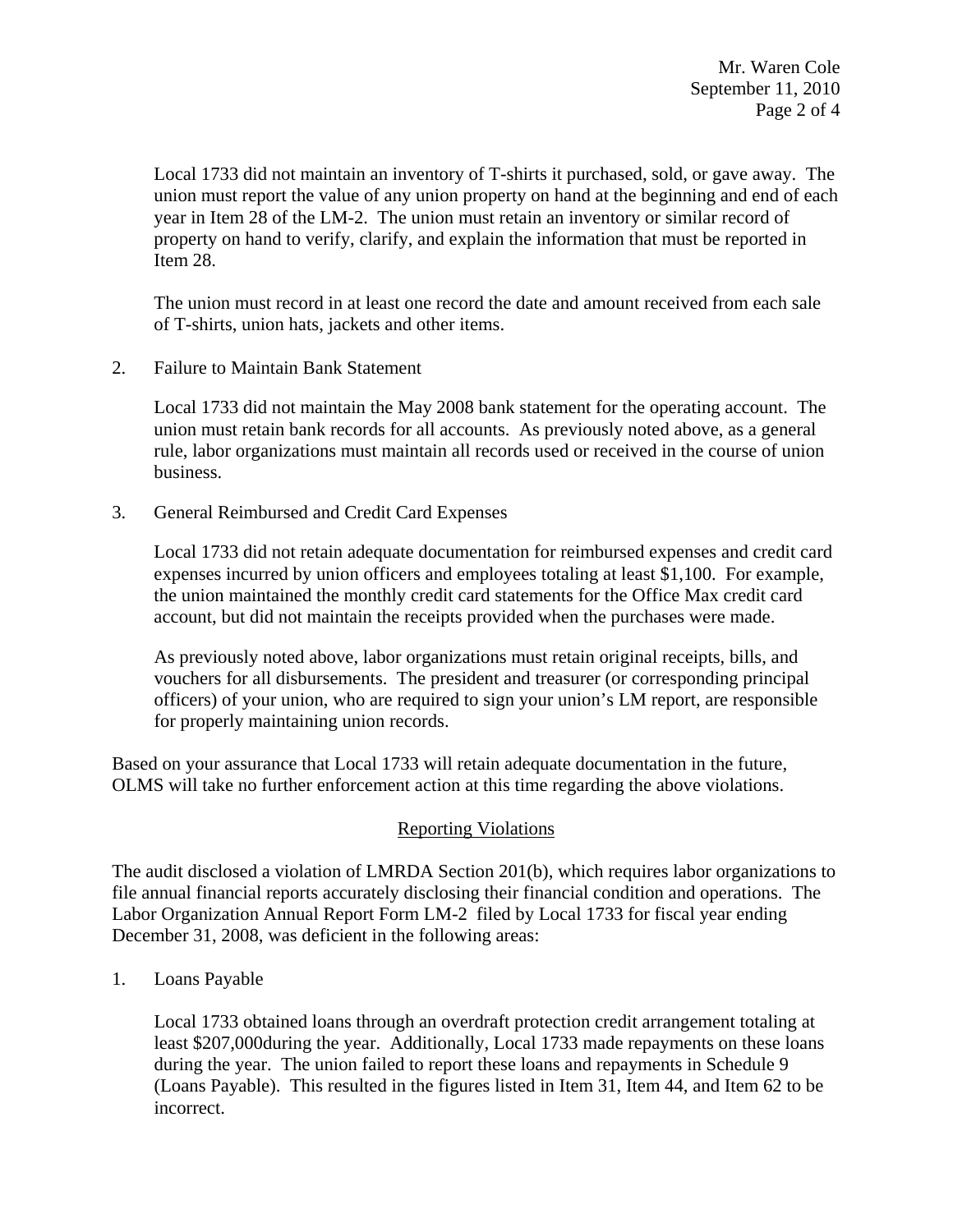Mr. Waren Cole September 11, 2010 Page 3 of 4

### 2. Acquire/Dispose of Property

Item 15 (During the reporting period did your organization acquire or dispose of any assets in any manner other than by purchase or sale?) should have been answered, "Yes," because the union gave away T-shirts totaling more than \$100 during the year. The union must identify the type and value of any property received or given away in the additional information section of the LM report along with the identity of the recipient(s) or donor(s) of such property. The union does not have to itemize every recipient of such giveaways by name. The union can describe the recipients by broad categories if appropriate such as "members" or "new retirees." In addition, the union must report the cost, book value, and trade-in allowance for assets that it traded in.

## 3. Sale of Supplies (LM-2)

Local 1733 did not correctly report receipts from the sale of supplies or disbursements for supplies for resale. The audit revealed that during 2008, Local 1733 disbursed at least \$4,975 for items that it re-sold to members, collecting receipts totaling at least \$50. The LM-2 instructions require that the union report receipts from the sale of supplies in Item 39 (Sale of Supplies) and disbursements for supplies for resale in Item 59 (Supplies for Resale). In addition, it must report the value of any supplies for resale on hand at the beginning and end of the year in Item 28 and Schedule 7 (Other Assets).

#### 4. Review of Books

Item 12 (During the reporting period did the labor organization have an audit or review of its books and records by an outside accountant or by a parent body auditor/representative.) should have been answered, "Yes," because the parent body reviewed the union's books and records. The union must indicate in Item 69 (Additional Information) whether the audit or review was preformed by an outside accountant or a parent body auditor/representative.

#### 5. Loss of Funds

Item 13 (During the reporting period did the labor organization discover any loss or shortage of funds or other assets?) should have been answered "Yes," because the union suffered a loss of funds from a contract to purchase t-shirts for resale from a vendor that filed bankruptcy and failed to supply the assets purchased. Additionally, a second vendor, who was also a member, was paid for the same service and he also failed to supply the assets purchased. Although the member paid a portion of the money he received back to the union, this is still considered to be a loss of funds. The union must report in Item 69 (Additional Information) details of the loss or shortage of funds or a description of the property that was lost, how it was lost, and to what extent, if any, there has been an agreement to make any recovery by means of repayment, fidelity bond, insurance, or other means.